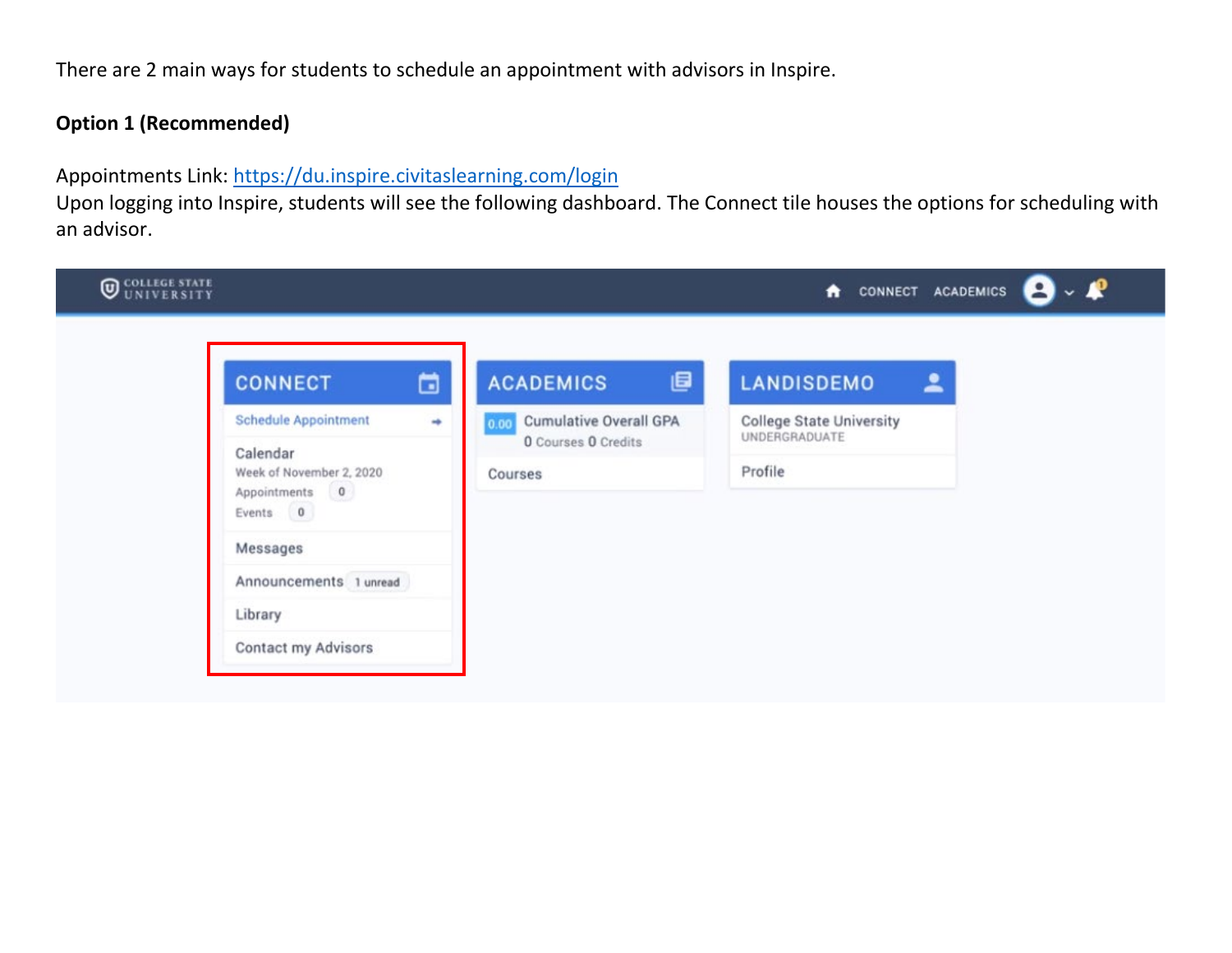The easiest way for students to schedule an appointment with their assigned advisor will be to click "Contact my Advisors."

| <b>CONNECT</b>                                                                            | ö | <b>ACADEMICS</b>                                             | 圓 | <b>LANDISDEMO</b>                                | $\blacktriangle$ |  |
|-------------------------------------------------------------------------------------------|---|--------------------------------------------------------------|---|--------------------------------------------------|------------------|--|
| <b>Schedule Appointment</b>                                                               | ÷ | <b>Cumulative Overall GPA</b><br>0.00<br>O Courses O Credits |   | <b>College State University</b><br>UNDERGRADUATE |                  |  |
| Calendar<br>Week of November 2, 2020<br>$\begin{pmatrix} 1 \end{pmatrix}$<br>Appointments |   | Courses                                                      |   | Profile                                          |                  |  |
| Events 0<br><b>Messages</b>                                                               |   |                                                              |   |                                                  |                  |  |
| Announcements 1 unread                                                                    |   |                                                              |   |                                                  |                  |  |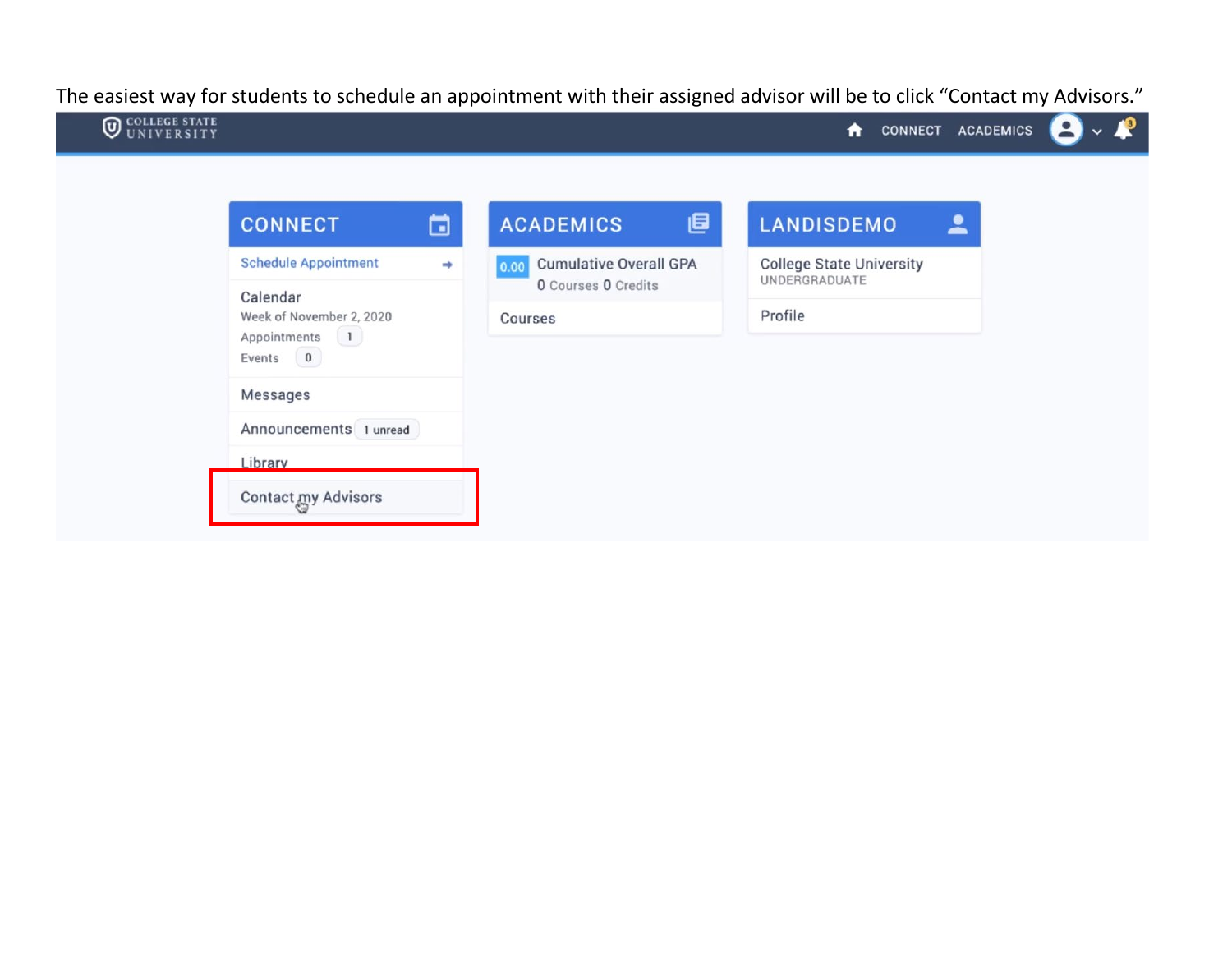After clicking "Contact my Advisors," students will see directory information for the advisors assigned to them. To see available appointments for a given advisor, students will select "Schedule Appointment" next to the corresponding advisor.

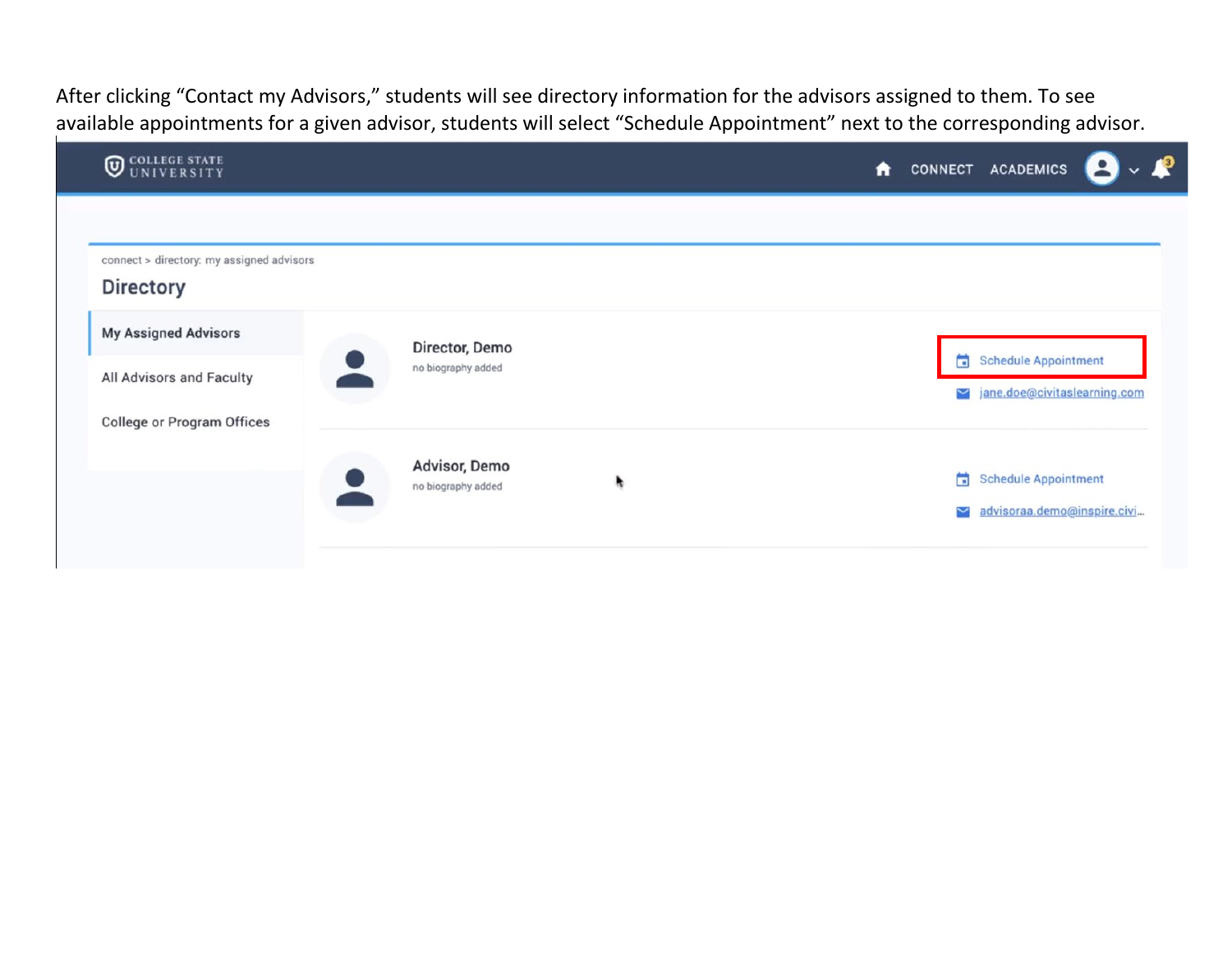Upon selecting "Schedule Appointment," students will then select their preferred appointment modality, appropriate appointment session topics, and include any relevant free-form notes for the advisor.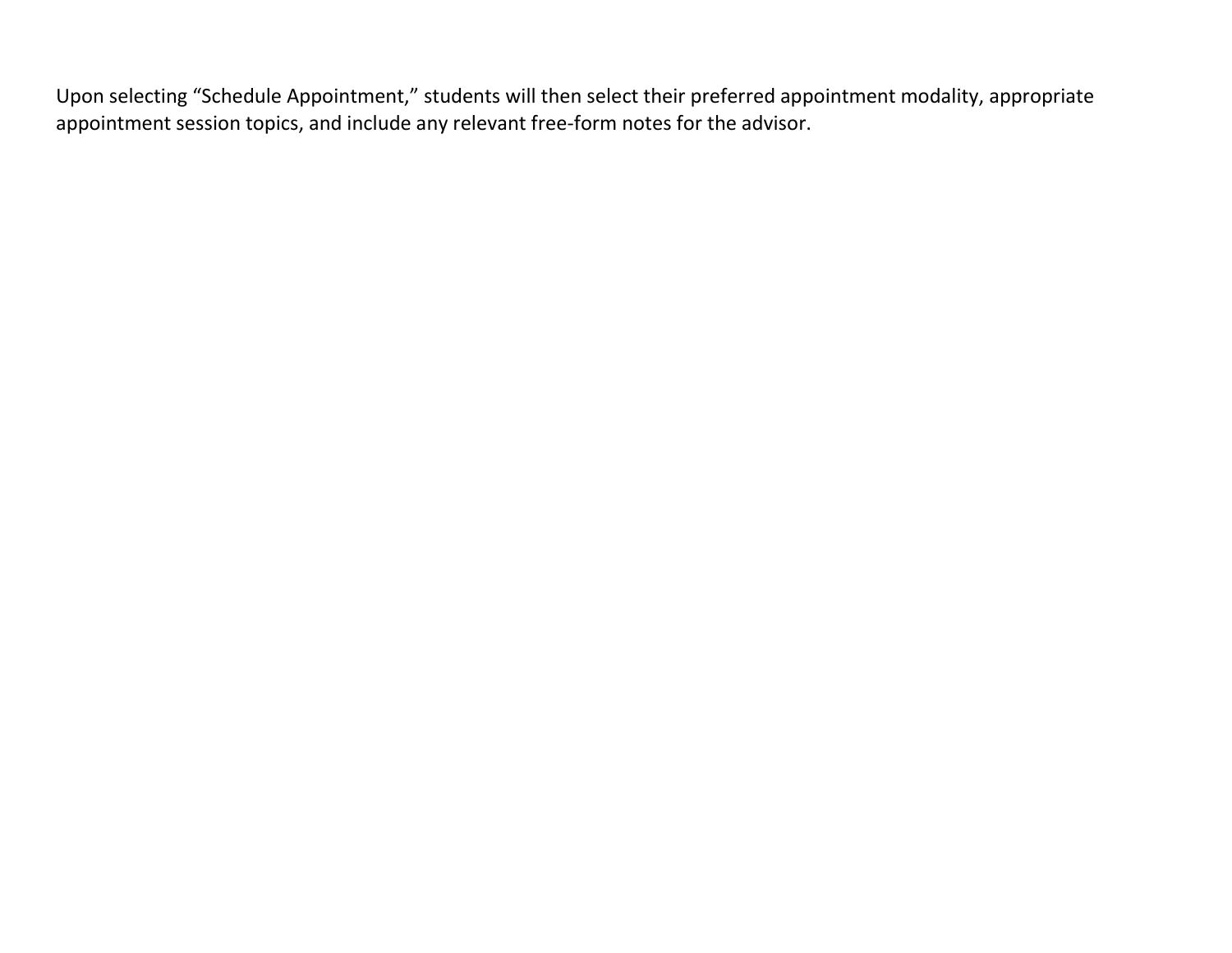| п                   | 02:30 PM - 03:15 PM                        | Available                | Phone Call                        | 555-555-5555 |  |  |
|---------------------|--------------------------------------------|--------------------------|-----------------------------------|--------------|--|--|
| Ω                   | 03:15 PM - 04:00 PM                        | Available                | Phone Call                        | 555-555-5555 |  |  |
| Date/Time           |                                            |                          |                                   |              |  |  |
|                     | Wednesday, November 11 01:45 PM - 02:30 PM |                          |                                   |              |  |  |
|                     | Appointment Modality *                     |                          |                                   |              |  |  |
| Phone Call<br>۰     |                                            |                          | <b>Phone Call</b><br>555-555-5555 |              |  |  |
|                     | Session Topics *                           |                          |                                   |              |  |  |
| Select              |                                            | $\overline{\phantom{a}}$ |                                   |              |  |  |
| <b>Session Note</b> | ۰                                          |                          |                                   |              |  |  |
|                     | (visible to advisor)                       |                          |                                   |              |  |  |
|                     | record session note here                   |                          |                                   |              |  |  |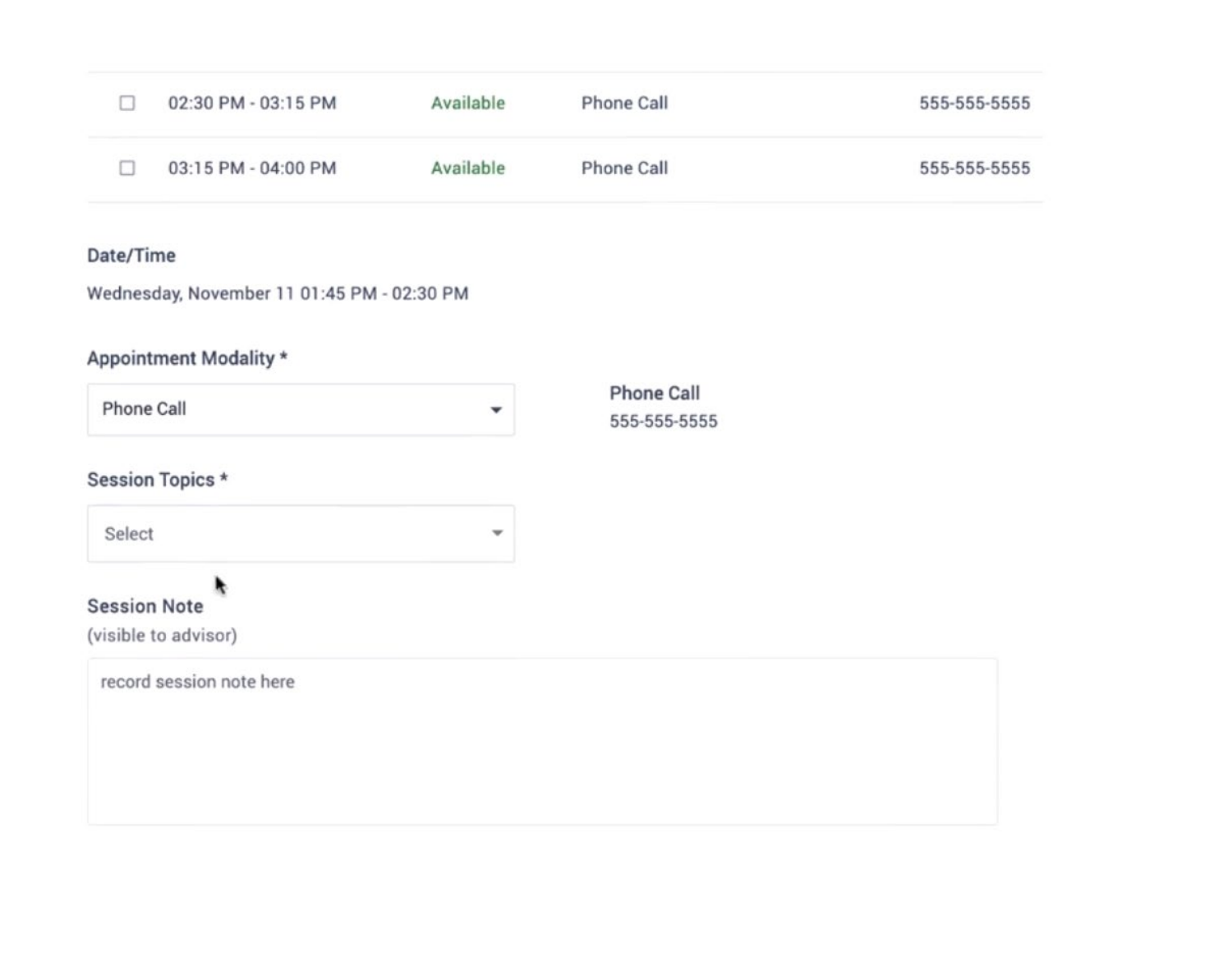Upon scheduling their appointment, both students and advisors will receive email confirmations of the appointment. Students can also click the Calendar tab on the Connect Tile and then the "My Appointments and Events" tab to see their upcoming appointments and events.

| connect > calendar. my appointments & events<br>search Event Type<br>Calendar |                  |                              |                          |                   |                |  |  |  |
|-------------------------------------------------------------------------------|------------------|------------------------------|--------------------------|-------------------|----------------|--|--|--|
| <b>Calendar View</b>                                                          |                  | My Appointments & Events (4) |                          |                   | + CREATE       |  |  |  |
| <b>My Appointments &amp; Events</b>                                           | DATE $\triangle$ | TIME                         | <b>EVENT TITLE</b>       | MODALITY/LOCATION | <b>DETAILS</b> |  |  |  |
| Search Appointments                                                           | Nov 05, 2020     | 11:00 AM - 11:30 AM          | Appointment: Demo, Mary  | Phone Call        | 555-555-5      |  |  |  |
|                                                                               | Nov 11, 2020     | G<br>1:45 PM - 2:30 PM       | Appointment: Demo, Peggy | Phone Call        | 555-555-5      |  |  |  |
| <b>Search Dates</b><br>$\mathbf{G}% _{0}$<br><b>Start Date</b>                | Nov 19, 2020     | 7:00 PM - 8:30 PM            | Event: Got Stress?       | Virtual Webinar   |                |  |  |  |
| mm-dd-yyyy                                                                    | Dec 01, 2020     | 7:00 PM - 8:30 PM            | Event: Finals Study Prep | Virtual Webinar   |                |  |  |  |
| <b>End Date</b>                                                               |                  |                              |                          |                   |                |  |  |  |
| mm-dd-yyyy                                                                    |                  |                              |                          |                   |                |  |  |  |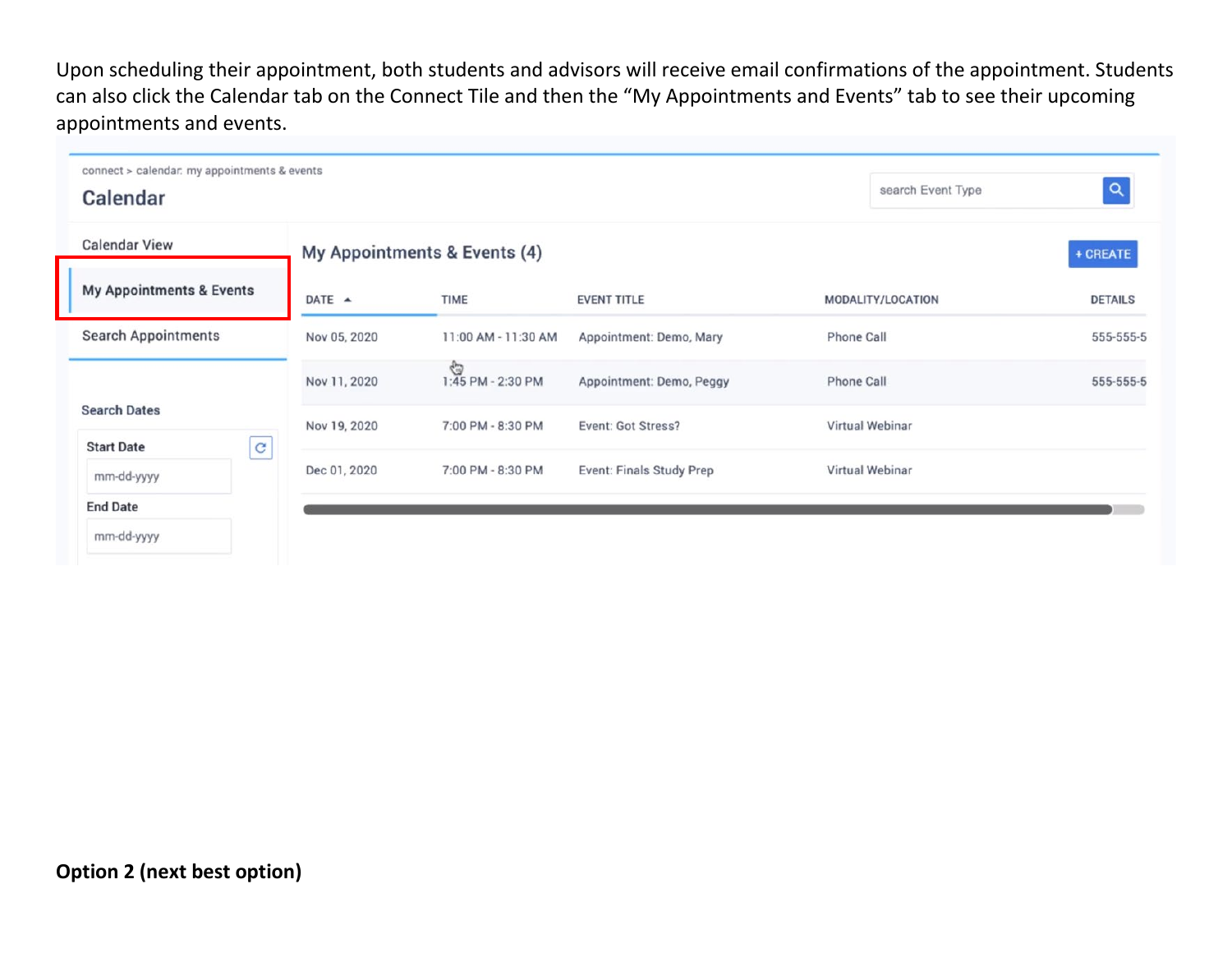The next best way for students to schedule an appointment with an advisor will be to select "Schedule Appointment" in the Connect tile.

| <b>CONNECT</b>                                                     | 6 | ₿<br><b>ACADEMICS</b>                 | <b>LANDISDEMO</b><br>≗                           |
|--------------------------------------------------------------------|---|---------------------------------------|--------------------------------------------------|
| <b>Schedule Appointment</b>                                        | ٠ | <b>Cumulative Overall GPA</b><br>0.00 | <b>College State University</b><br>UNDERGRADUATE |
| Calendar<br>Week of November 2, 2020<br>Appointments 0<br>Events 0 |   | O Courses O Credits<br>Courses        | Profile                                          |
| Messages                                                           |   |                                       |                                                  |
| Announcements 1 unread                                             |   |                                       |                                                  |
| Library                                                            |   |                                       |                                                  |
| <b>Contact my Advisors</b>                                         |   |                                       |                                                  |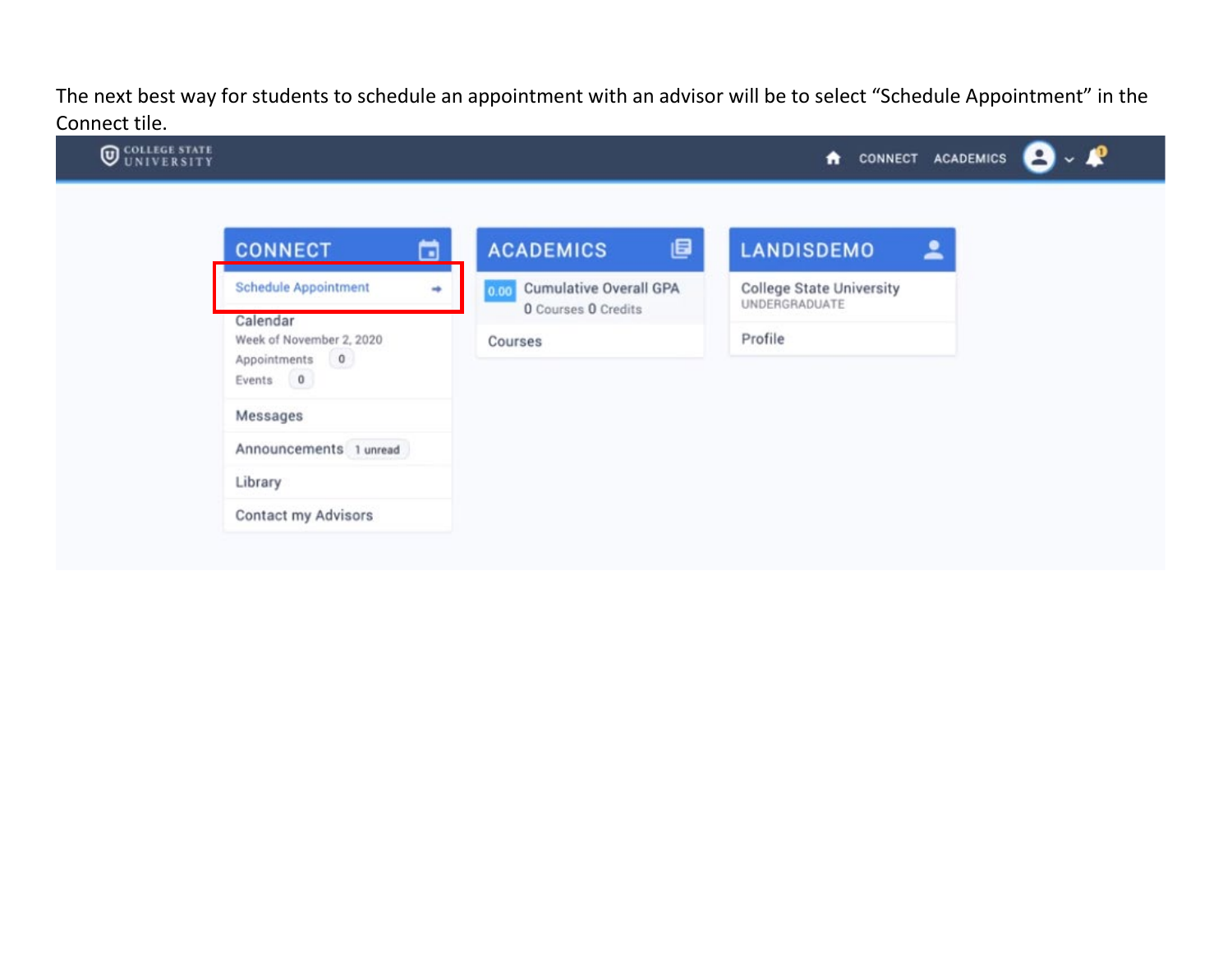After students select "Schedule Appointment," they will arrive at a screen in which they will first select an "office" to schedule with. For DU's configuration, students will need to select "Undergraduate Resources, Programs, and Advising" to find advisors in Daniels Undergraduate Programs.

| connect > calendar. search appointments<br>Calendar |                                       |                         |                          |
|-----------------------------------------------------|---------------------------------------|-------------------------|--------------------------|
| <b>Calendar View</b>                                | <b>Search Appointments</b>            |                         |                          |
| My Appointments & Events                            | Select office(s) to begin:            |                         |                          |
| <b>Search Appointments</b>                          | Office Name                           |                         | $\overline{\phantom{a}}$ |
|                                                     | Advisor(s)                            |                         |                          |
| > Appointment Type                                  | Advisor(s)                            | $\overline{\mathbf{v}}$ |                          |
| > Appointment Modality                              | <b>Start Date</b>                     | <b>End Date</b>         |                          |
|                                                     | 11-03-2020                            | 01-02-2021              |                          |
|                                                     |                                       |                         |                          |
|                                                     |                                       |                         |                          |
|                                                     |                                       |                         |                          |
|                                                     | Search to show available appointments |                         |                          |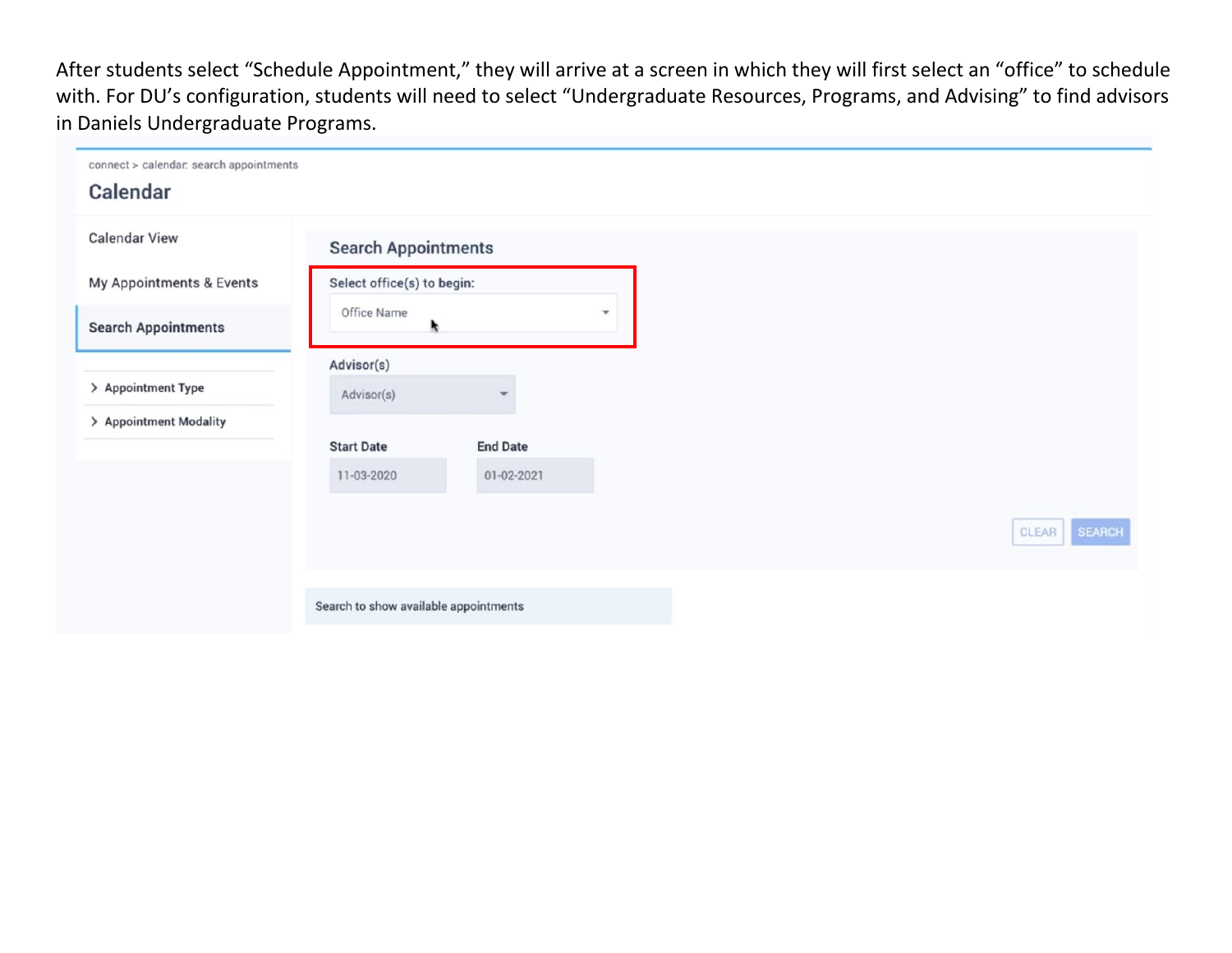## After selecting "Undergraduate Resources, Programs, and Advising," students then have the option to select one or more advisors to view appointment availability.

## Calendar

| <b>Search Appointments</b>       |                          |
|----------------------------------|--------------------------|
| Select office(s) to begin:       |                          |
| Academic Advising $\, \times \,$ | $\overline{\phantom{a}}$ |
| Advisor(s)                       |                          |
| Advisor                          | $\times$                 |
| Select All                       |                          |
| Advisor+, Demo<br>□              |                          |
| Advisor, Demo<br>□               |                          |
| Demo, Mary                       |                          |
| Demo, Peggy<br>□                 |                          |
| Director, Demo<br><b>Se</b>      |                          |
|                                  |                          |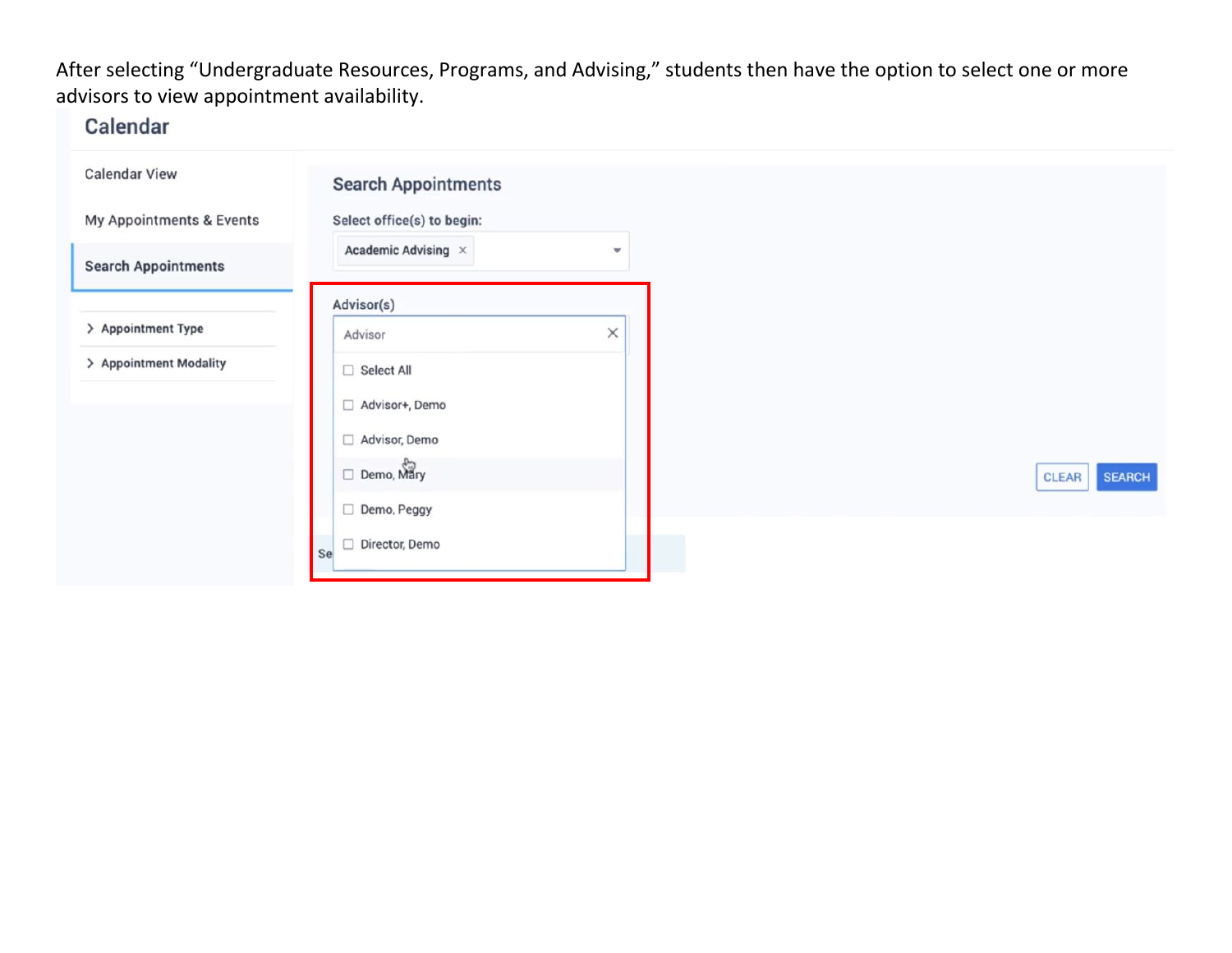After choosing the advisor(s) and the time frame in which they would like to schedule an appointment, appointment availability will autopopulate at the bottom of the screen. As mentioned above, students will select an appointment, choose relevant session topics and include any free-form notes before confirming their appointment.

## Result 1-16 of 16

| ADVISOR ▲   | DATE         | TIME              | <b>TYPE</b>     | <b>MODALITY</b>   |   | <b>DETAILS</b> |
|-------------|--------------|-------------------|-----------------|-------------------|---|----------------|
| Demo, Peggy | Nov 04, 2020 | 1:00 PM - 1:45 PM | <b>SCHEDULE</b> | Phone Call        | R | 555-555-5555   |
| Demo, Peggy | Nov 04, 2020 | 1:45 PM - 2:30 PM | <b>SCHEDULE</b> | Phone Call        |   | 555-555-5555   |
| Demo, Peggy | Nov 04, 2020 | 2:30 PM - 3:15 PM | <b>SCHEDULE</b> | <b>Phone Call</b> |   | 555-555-5555   |
| Demo, Peggy | Nov 04, 2020 | 3:15 PM - 4:00 PM | <b>SCHEDULE</b> | Phone Call        |   | 555-555-5555   |
| Demo, Peggy | Nov 11, 2020 | 1:00 PM - 1:45 PM | <b>SCHEDULE</b> | Phone Call        |   | 555-555-5555   |
| Demo, Peggy | Nov 11, 2020 | 1:45 PM - 2:30 PM | <b>SCHEDULE</b> | Phone Call        |   | 555-555-5555   |